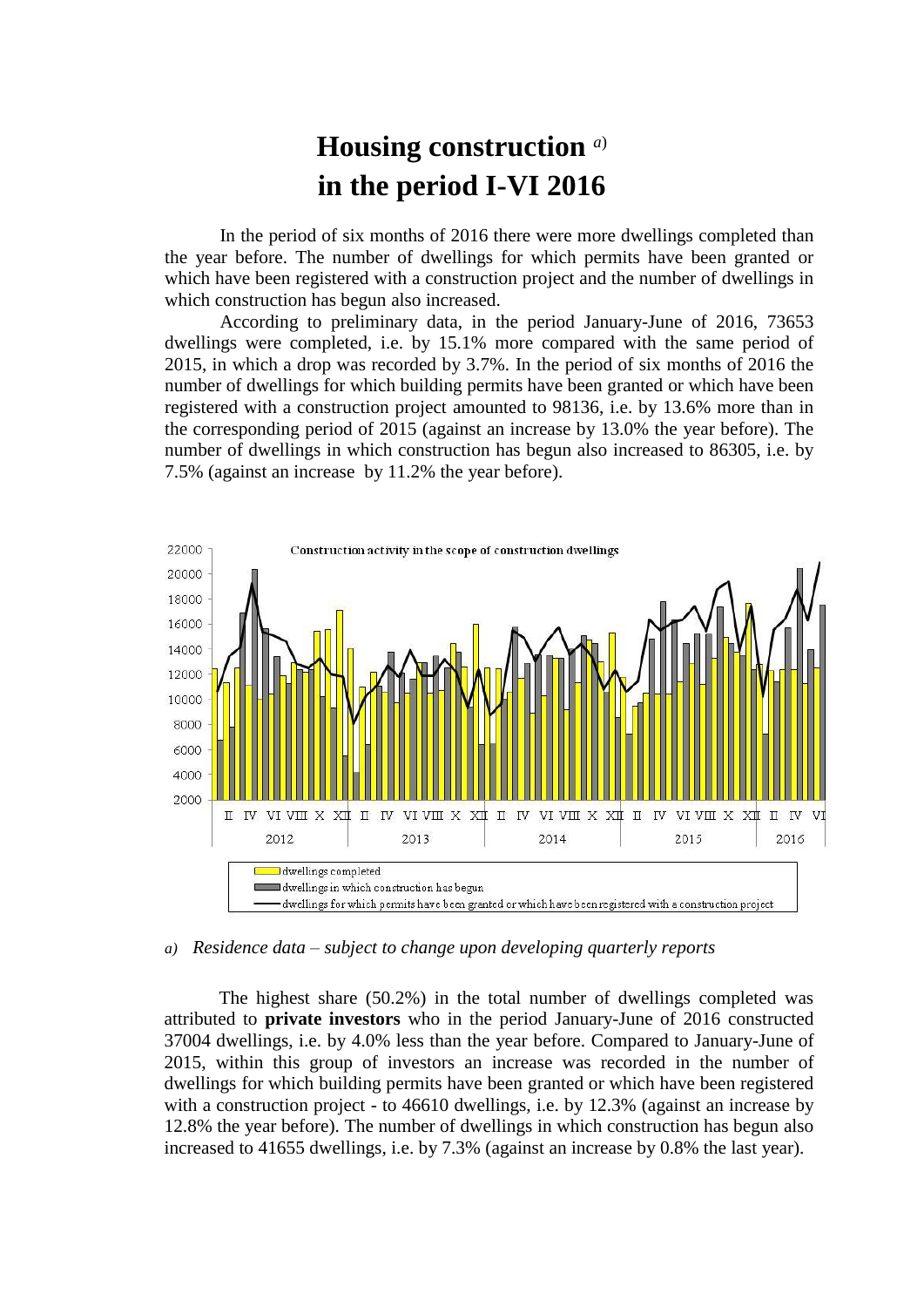**Developers**, in the period of six months of 2016, completed 34743 dwellings (which constituted 47.2% of the total number of dwellings completed), i.e. by 45.4% more than in the corresponding period of 2015, when a decrease was recorded by 6.7%. Investors who build for sale or rent received building permits for 49265 dwellings, i.e. by 13.4% more than the year before (when an increase was recorded by 15.4%). An increase was recorded in the number of dwellings in which construction has begun to 42649 dwellings, i.e. by 6.0% (against an increase by 26.5% the year before).

**Housing cooperatives** in the period of six months of 2016 completed 1003 dwellings against 511 dwellings the year before. The number of dwellings in which construction has begun also increased to 1081 against 741 dwellings the year before. The number of dwellings for which building permits have been granted decreased to 461 against 649 dwellings the year before.

**Other investors** (municipal, public building society and company construction) in the period of six months of 2016 completed 903 dwellings against 1017 dwellings the year before, of which in municipal construction - 435 dwellings were completed against 563 dwellings the last year, in public building society construction – 420 dwellings against 238 dwellings and in company construction – 48 dwellings against 216 dwellings in the corresponding period of 2015. The number of dwellings for which building permits have been granted and in which construction has begun increased respectively - to 1800 dwellings against 798 dwellings the year before and to 920 dwellings against 524 the last year.

In the period of six months of 2016, an increase in **the number of dwellings completed** was recorded in fourteen voivodships, including the most substantial one in Lubuskie – by 38.3%, Dolnośląskie – by 34.2% and Lubelskie – by 25.5%. A decrease in the number of dwellings completed was recorded in voivodships: Podkarpackie – by 4.2% and Pomorskie – by 3.3%. Most of dwellings were completed in Mazowieckie voivodship – 16563, i.e. by 25.3% more than the year before.

In the period of six months of 2016, an increase in the number of **dwellings for which permits have been granted or which have been registered with a construction project** was recorded in thirtheen voivodships, of which the highest in Opolskie - by 104.7%, Świętokrzyskie – by 69.1% and Podkarpackie – by 46.1%. A decrease in the number of permits or registrations with a construction project was recorded in voivodships: Warmińsko-Mazurskie – by 27.7%, Podlaskie – by 7.7% and Małopolskie – by 3.1%. Most of dwelling for which permits have been granted or which have been registred with a construction project was recorded in Mazowieckie voivodship – 20203, i.e. by 9.4% more than the year before.

An increase in the number of **dwellings in which construction has begun** in the period of six months of 2016 was recorded in twelve voivodships, of which the highest in Opolskie– by 40.3%, Świętokrzyskie – by 39.7% and Kujawsko-Pomorskie – by 37.1%. A drop in the number of dwellings in which construction has begun was recorded in four voivodships, of which the highest in Małopolskie – by 11.9%, Lubuskie – by 8.5%, Pomorskie – by 5.4% and Podlaskie – by 0.1%. Most of dwellings in which construction has begun were in Mazowieckie – 18275 dwellings, i.e. by – 20.9% more than the year before.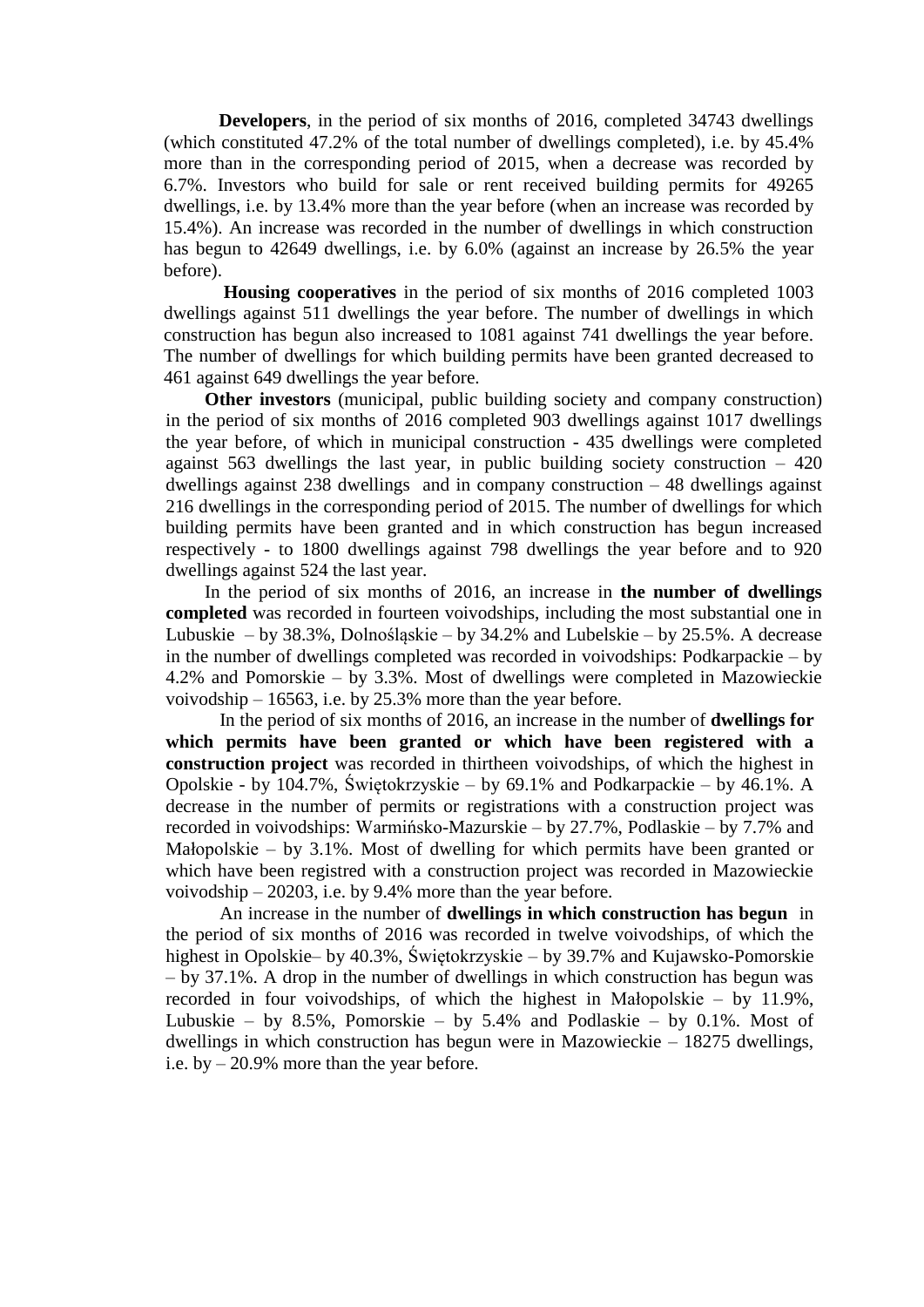|                                                                                                            | 2016           |                           |                              |        |                        |
|------------------------------------------------------------------------------------------------------------|----------------|---------------------------|------------------------------|--------|------------------------|
| <b>Forms</b>                                                                                               | VI             |                           |                              | $I-VI$ |                        |
| of construction                                                                                            | number         | <b>VI</b><br>$2015 = 100$ | $\mathbf{V}$<br>$2016 = 100$ | number | $I-VI$<br>$2015 = 100$ |
| <b>Dwellings completed</b>                                                                                 |                |                           |                              |        |                        |
|                                                                                                            | 12536          | 109.8                     | 111.3                        | 73653  | 115.1                  |
|                                                                                                            | 6540           | 103.6                     | 115.8                        | 37004  | 96.0                   |
| For sale or rent                                                                                           | 5811           | 121.1                     | 109.0                        | 34743  | 145.4                  |
| Cooperative                                                                                                | 77             | more than<br>4-fold       | 50.3                         | 1003   | 196.3                  |
|                                                                                                            | 108            | 36.7                      | 85.0                         | 903    | 88.8                   |
| Dwellings in which construction has begun                                                                  |                |                           |                              |        |                        |
|                                                                                                            | 17566          | 121.7                     | 125.7                        | 86305  | 107.5                  |
| $Private$                                                                                                  | 8107           | 105.3                     | 105.1                        | 41655  | 107.3                  |
| For sale or rent                                                                                           | 9209           | 144.2                     | 151.7                        | 42649  | 106.0                  |
| Cooperative                                                                                                | 111            | 50.0                      | 213.5                        | 1081   | 145.9                  |
|                                                                                                            | 139            | 113.0                     | 102.2                        | 920    | 175.6                  |
| Dwellings for which permits have been granted or which have been registered with a<br>construction project |                |                           |                              |        |                        |
|                                                                                                            |                |                           |                              |        |                        |
|                                                                                                            | 20866          | 127.4                     | 128.1                        | 98136  | 113.6                  |
| Private                                                                                                    | 10143          | 117.7                     | 119.4                        | 46610  | 112.3                  |
| For sale or rent                                                                                           | 10549          | 138.1                     | 137.9                        | 49265  | 113.4                  |
| Cooperative.                                                                                               | $\overline{2}$ | 4.7                       | 5.3                          | 461    | 71.0                   |

..................................... 172 212.3 160.7 1800 225.6

*b) company, municipal, public building society.*

 $Rest<sup>b)</sup>$ ........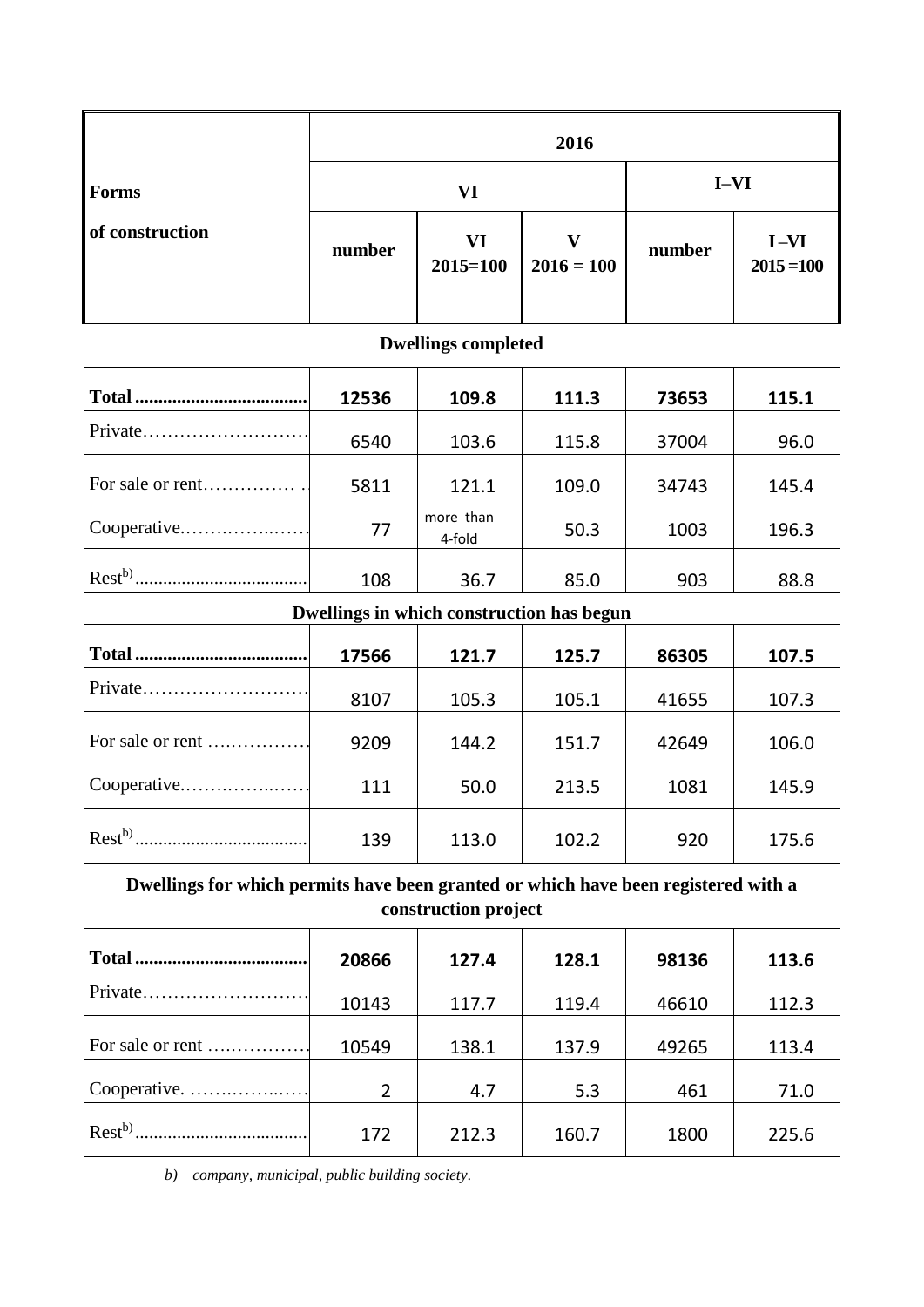